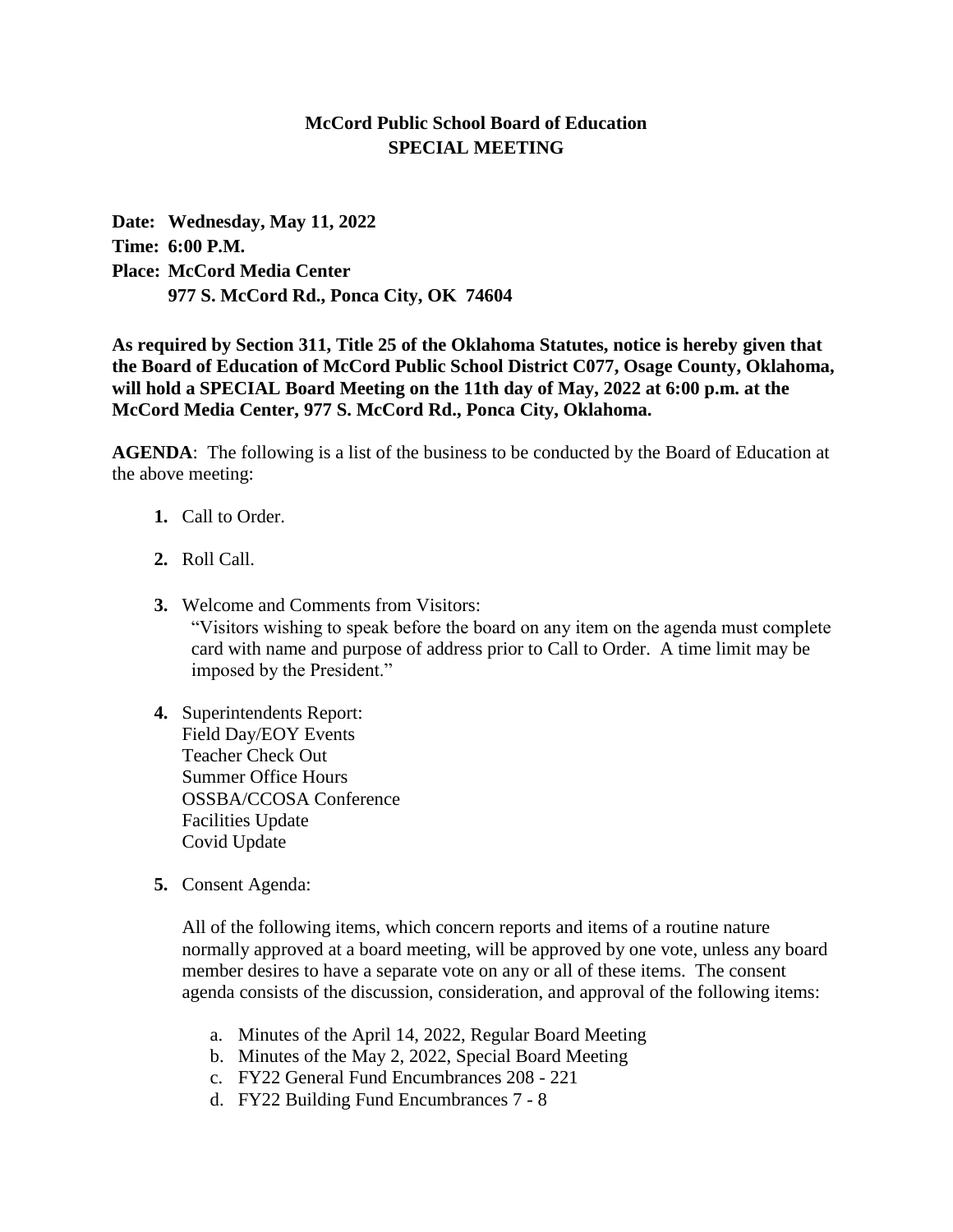- e. FY22 Child Nutrition Fund Encumbrances 33 35
- f. FY22 Bond Fund #32 Encumbrance 1
- g. FY22 Bond Fund #33 Encumbrance 3
- h. Approval of Student Activity Fund Report for April, 2022
- i. Ratification of April Payrolls and Authorization to issue May Payrolls.
- **6.** Treasurer's Report: Discussion and possible board action.
- **7.** Discussion and possible action to approve the following contracts/agreements: (See inserts)
	- a. OSSBA Employment Service Agreement for the 2022-2023 school year in the amount of \$350.00 per year.
	- b. OSSBA Policy Services Subscription through June 30, 2023 in the amount of \$1000.00.
	- c. Oklahoma Teacher & Leader Effectiveness (OKTLE) teacher evaluation license for 2022-2023 school year in the amount of \$605.00.
	- d. OSIG (Oklahoma Schools Insurance Group) Property and Liability Insurance in the amount of \$62,855.00.
- **8.** Discussion and possible action regarding signers on RCB general bank account #11015343.
- **9.** Discussion and possible action regarding the school calendar for school year 2022-23. (See insert)
- **10.** Discussion and possible action regarding temporary appropriations for FY2022-2023. (See insert)
- **11.** Discussion and possible action regarding resolution to join Oklahoma Schools Insurance Group for FY2022-2023. (See insert)
- **12.** Discussion and possible action regarding \$200.00 supply request for certified staff for FY2022-2023.
- **13.** Discussion and possible action regarding workers from Osage Nation Summer Youth Worksite Program for June and July, 2022.
- **14.** Discussion and possible action regarding conference room table. (See insert)
- **15.** Discussion and possible action to convene in executive session to discuss personnel, renewal of contracts for 2022-2023 school year for certified personnel and support staff, support salary schedules for FY23, professional development compensation for certified staff, and substitutes as authorized by Title 25, Oklahoma Statutes,  $\S$  (B) (1)  $\&$